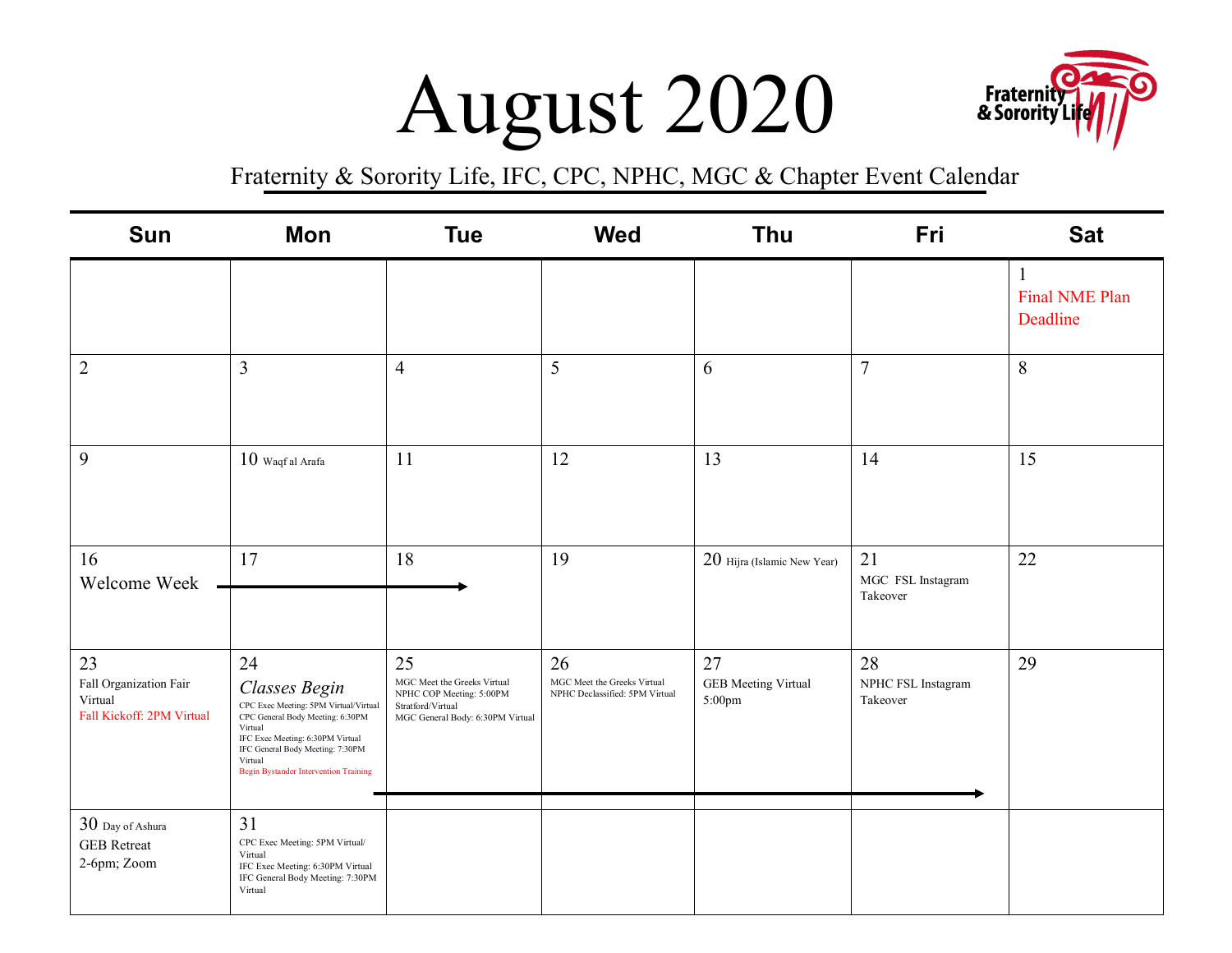# $S$ eptember 2020



| <b>Sun</b>                           | <b>Mon</b>                                                                                                                                                                                   | <b>Tue</b>                                                                                                      | <b>Wed</b>                               | <b>Thu</b>                                                                  | Fri                                                            | <b>Sat</b>       |
|--------------------------------------|----------------------------------------------------------------------------------------------------------------------------------------------------------------------------------------------|-----------------------------------------------------------------------------------------------------------------|------------------------------------------|-----------------------------------------------------------------------------|----------------------------------------------------------------|------------------|
|                                      |                                                                                                                                                                                              | CPC FSL Instagram<br>Takeover<br>Last Week of Bystander Intervention<br>Training                                | $\overline{2}$                           | $3$ vs. Austin Peay                                                         | $\overline{4}$                                                 | 5                |
| 6                                    | $\overline{7}$<br>Labor Day                                                                                                                                                                  | 8<br>NPHC COP Meeting: 5:00PM<br>Virtual<br>MGC General Body: 6:30PM Virtual<br>PNM Convocation: 5:30PM Virtual | 9<br><b>CPC</b> Recruitment              | 10<br><b>GEB</b> Meeting Virtual<br>$5:00$ pm                               | $11$ vs. Western Michigan<br>IFC FSL Instagram<br>Takeover     | 12               |
| 13<br>CPC Recruitment<br>CPC Bid Day | 14<br>CPC Exec Meeting: 5PM Virtual<br>CPC General Body Meeting: 6:30PM<br>Virtual<br>IFC Exec Meeting: 6:30PM Virtual<br>IFC General Body Meeting: 7:30PM<br>Virtual                        | 15<br>IFC Meet the Chapters: 4PM Virtual                                                                        | 16<br>Presidents Cabinet: 6PM<br>Virtual | 17<br><b>GEB</b> Meeting Virtual<br>5:00pm<br>NM Welcome Virtual<br>7:30 pm | $18$ Start of Rosh Hashanah<br><b>Start of IFC Recruitment</b> | $19$ at Miami    |
| $20$ End of Rosh Hashanah            | 21<br><b>National Hazing Prevention Week</b><br>CPC Exec Meeting: 5PM Virtual<br>IFC Exec Meeting: 6:30PM<br>Virtual<br>IFC General Body Meeting:<br>7:30PM Virtual                          | 22<br>NPHC COP Meeting: 5:00PM<br><b>VIRTUAL</b><br>MGC General Body 6:30PM VIR-<br>TUAL                        | 23                                       | 24<br><b>GEB</b> Meeting Virtual<br>5:00pm                                  | 25<br>End of IFC Recruitment                                   | $26$ at Nebraska |
| 27                                   | 28 Yom Kippur<br>CPC Exec Meeting: 5PM Virtual<br>CPC General Body Meeting: 6:30PM<br>Virtual<br>IFC Exec Meeting: 6:30PM VIRTU-<br>AL<br>IFC General Body Meeting: 7:30PM<br><b>VIRTUAL</b> | 29                                                                                                              | 30                                       |                                                                             |                                                                |                  |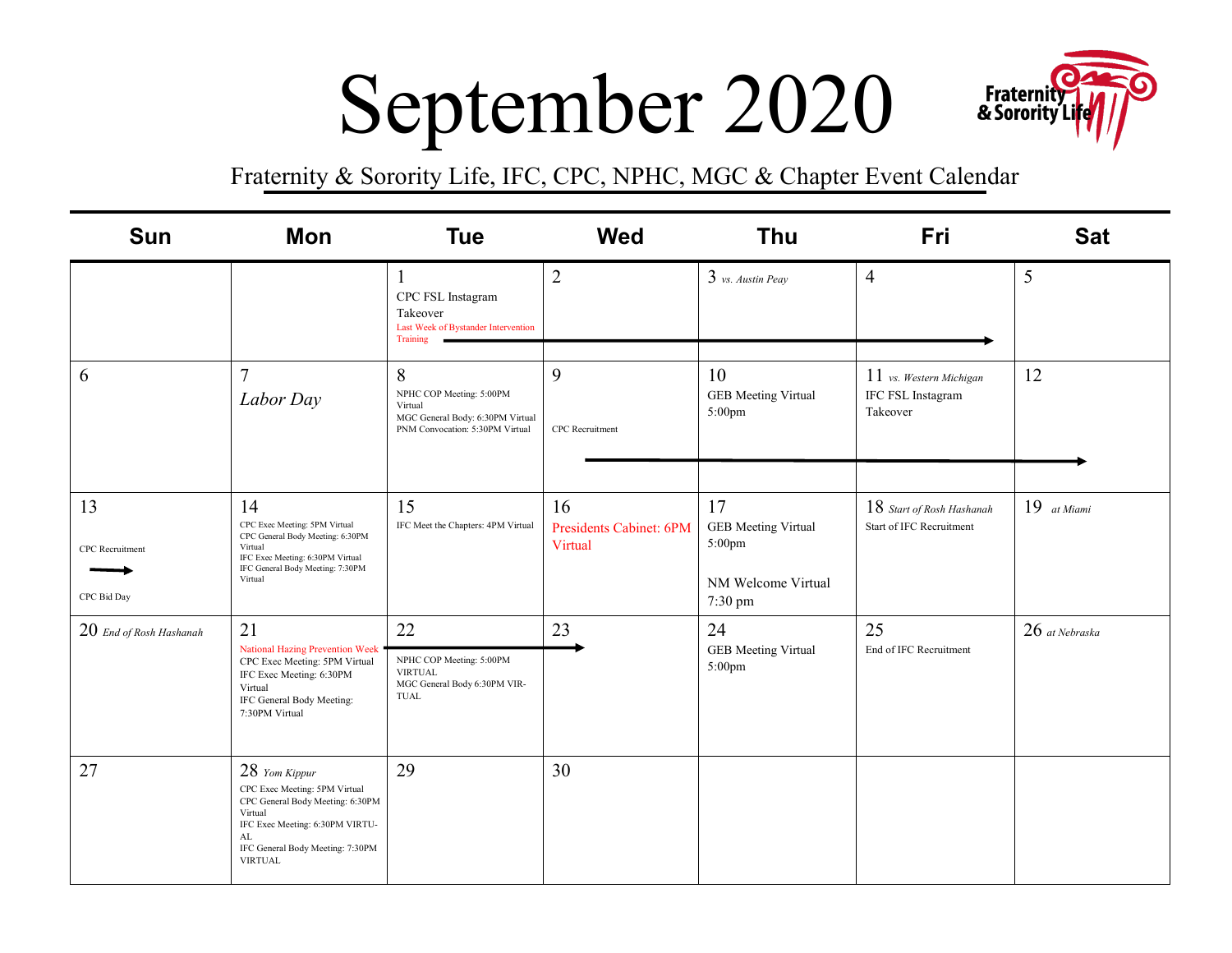### **<sup>~</sup> 1r"** October 2020 & **Sorority'Lif** ~ / / -



| <b>Sun</b>                                                              | Mon                                                                                                                                                                                    | <b>Tue</b>                                                                              | <b>Wed</b>                               | <b>Thu</b>                                                     | Fri                                               | <b>Sat</b>                |
|-------------------------------------------------------------------------|----------------------------------------------------------------------------------------------------------------------------------------------------------------------------------------|-----------------------------------------------------------------------------------------|------------------------------------------|----------------------------------------------------------------|---------------------------------------------------|---------------------------|
|                                                                         |                                                                                                                                                                                        |                                                                                         |                                          | $\perp$<br><b>GEB</b> Meeting Virtual<br>5:00pm                | 2 Start of Sukkot<br>Roster Day-9-4 pm<br>Virtual | $3$ vs. USF<br>Homecoming |
| $\overline{4}$<br>Mental Health<br><b>Awareness Week</b>                | 5<br>CPC Exec Meeting: 5PM Virtual<br>IFC Exec Meeting: 6:30PM<br><b>VIRTUAL</b><br>IFC General Body Meeting: 7:30PM<br><b>VIRTUAL</b>                                                 | 6<br>NPHC COP Meeting: 5:00PM<br><b>VIRTUAL</b><br>MGC General Body 6:30PM VIR-<br>TUAL | $\overline{7}$                           | 8<br>GEB Meeting & Committee<br>Interviews<br>Virtual<br>5pm   | 9 End of Sukkot                                   | 10                        |
| 11                                                                      | 12<br>CPC Exec Meeting: 5PM Virtual<br>IFC Exec Meeting: 6:30PM<br><b>VIRTUAL</b><br>IFC General Body Meeting: 7:30PM<br><b>VIRTUAL</b>                                                | 13                                                                                      | 14                                       | 15<br>GEB Meeting & Committee<br>Orientation<br>Virtual<br>5pm | 16                                                | $17$ at Tulsa             |
| 18                                                                      | 19<br>CPC Exec Meeting: 5PM Virtual<br>CPC General Body Meeting: 6:30PM<br>Virtual<br>IFC Exec Meeting: 6:30PM<br><b>VIRTUAL</b><br>IFC General Body Meeting: 7:30PM<br><b>VIRTUAL</b> | 20<br>MGC General Body 6:30PM VIR-<br>TUAL                                              | 21<br>Presidents Cabinet: 6PM<br>Virtual | 22<br><b>GEB</b> Meeting Virtual<br>5:00pm                     | 23                                                | $24$ at SMU               |
| 25<br><b>Tentative Greek Street</b><br><b>Trick or Treat</b><br>4pm-6pm | 26<br>CPC Exec Meeting: 5PM Virtual<br>IFC Exec Meeting: 6:30PM<br><b>VIRTUAL</b><br>IFC General Body Meeting: 7:30PM<br><b>VIRTUAL</b>                                                | 27<br>NPHC COP Meeting: 5:00PM<br><b>VIRTUAL</b>                                        | 28                                       | 29<br><b>GEB</b> Meeting Virtual<br>5:00pm                     | $30$ Milad un Nabi                                | $31$ vs. Memphis          |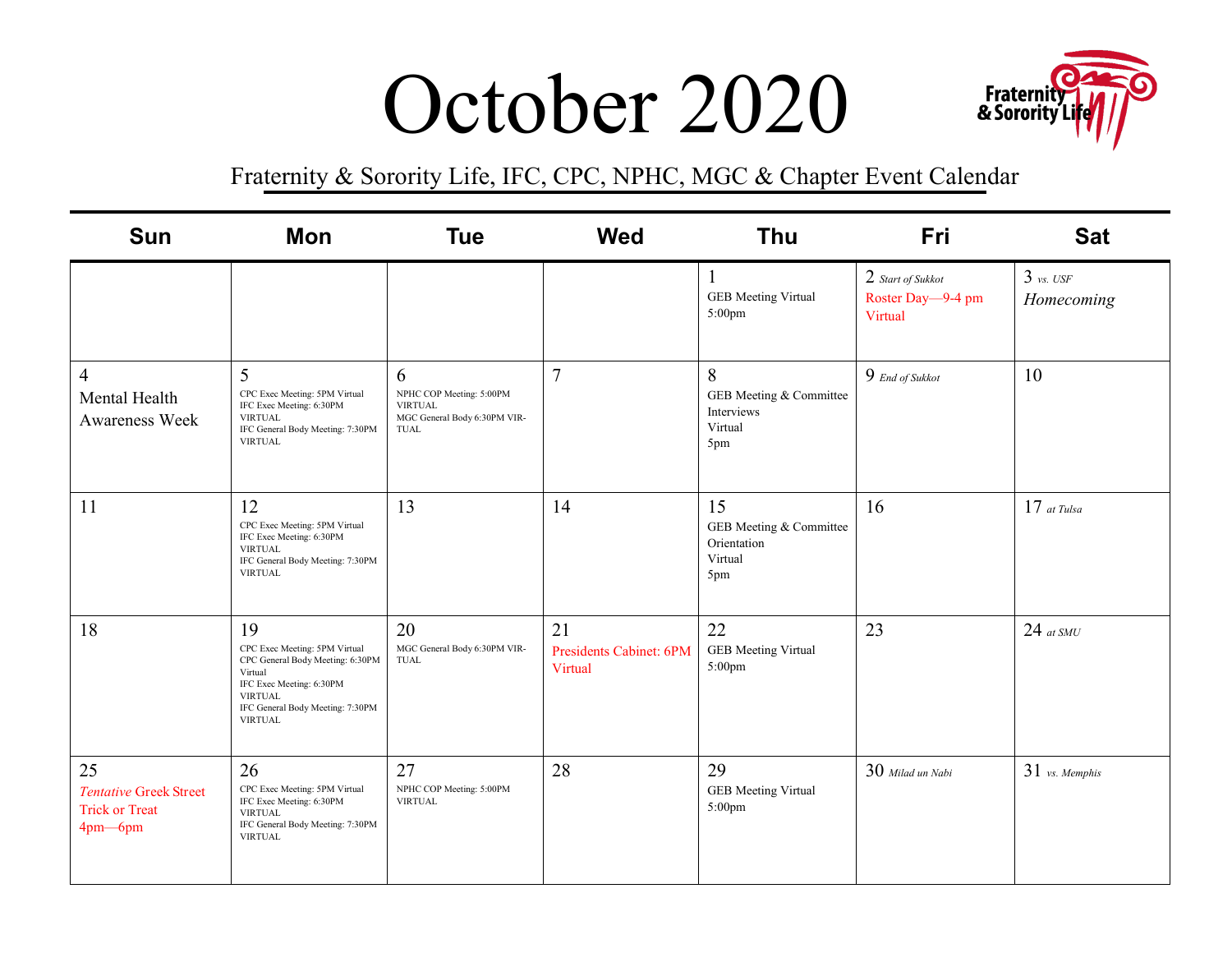### $\text{November}~2020$  Fraternit



| <b>Sun</b>                                         | Mon                                                                                                                                                                                    | <b>Tue</b>                                                                                        | <b>Wed</b>                                                     | <b>Thu</b>                                                        | Fri                                           | <b>Sat</b>     |
|----------------------------------------------------|----------------------------------------------------------------------------------------------------------------------------------------------------------------------------------------|---------------------------------------------------------------------------------------------------|----------------------------------------------------------------|-------------------------------------------------------------------|-----------------------------------------------|----------------|
| $\mathbf{1}$<br>CPC Exec Interviews<br>$7am - 7pm$ | $\overline{2}$<br>Greek Assessment<br>CPC Exec Meeting: 5PM Virtual<br>CPC General Body Meeting: 6:30PM<br>Virtual<br>IFC General Body Meeting: 7:30PM<br><b>VIRTUAL</b>               | $\overline{3}$<br>MGC Exec Interviews; 5pm<br><b>VIRTUAL</b>                                      | $\overline{4}$                                                 | 5<br><b>GEB</b> Meeting Virtual<br>$5:00$ pm                      | 6<br>FGL Small Group<br>Facilitator Apps open | 7 vs. Houston  |
| 8<br><b>IFC Exec Interviews</b><br>$7am - 7pm$     | 9<br>Greek Assessment -<br>CPC Exec Meeting: 5pm<br>Virtual<br>IFC Exec & GB Meeting; 7:30pm<br><b>VIRTUAL</b>                                                                         | 10<br>NPHC COP Meeting: 5:00PM<br><b>VIRTUAL</b><br>MGC General Body 6:30PM VIR-<br>TUAL          | 11<br>Veteran's Day                                            | $12$ vs. ECU                                                      | 13                                            | 14             |
| 15<br>NPHC Exec Interviews;<br>$1pm-5pm$           | 16<br>CPC Exec Meeting: 5PM Virtual<br>CPC General Body Meeting: 6:30PM<br>Virtual<br>IFC Exec Meeting: 6:30PM<br><b>VIRTUAL</b><br>IFC General Body Meeting: 7:30PM<br><b>VIRTUAL</b> | 17<br>MGC/NPHC New Member<br>Orientation; 4pm Stratford/<br><b>TUC</b><br>NPHC Exec Interviews*   | 18<br>Quad-Council<br><b>Installation &amp; Awards:</b><br>6PM | 19<br>GEB End of Semester<br><b>Celebration Virtual</b><br>5:00pm | 20<br>Roster Day-9-4 pm<br>Virtual            | $21$ at UCF    |
| 22                                                 | 23<br>CPC Transition Meeting: 5PM<br>Virtual<br>IFC Transition Meeting:<br>6:30PM VIRTUAL                                                                                              | 24<br>MGC General Body 6:30PM<br><b>VIRTUAL</b><br>NPHC Transition Meeting: 5PM<br><b>VIRTUAL</b> | 25<br>Last day of in-person<br>classes                         | 26<br>Thanksgiving<br><b>Break</b>                                | 27                                            | $28$ at Temple |
| 29                                                 | 30<br>CPC Exec Meeting: 5PM Virtual<br>CPC End of Year Meeting: 6:30PM<br>Virtual<br>IFC Exec Meeting: 6:30PM VIRTU-<br>AL<br>IFC End of Year Meeting: 7:30PM<br><b>VIRTUAL</b>        |                                                                                                   |                                                                |                                                                   |                                               |                |